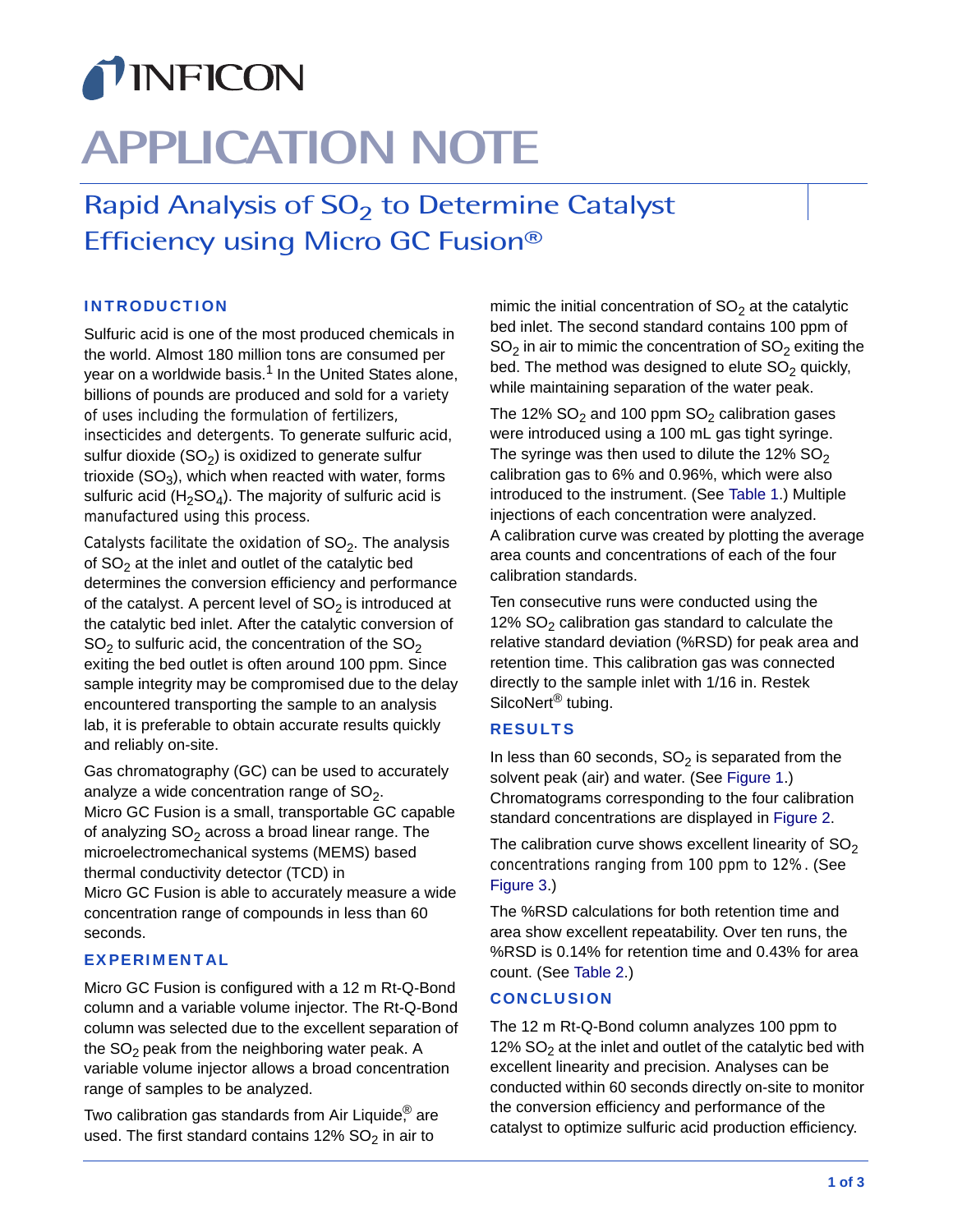### **DATA**

| <b>Component</b> | <b>Calibration</b><br>Gas 1 | <b>Calibration</b><br>Gas 2 | <b>Dilution 1</b><br>(50 mL 12% SO2, 50 mL air) | <b>Dilution 2</b><br>(8 mL 12% SO2, 92 mL air) |
|------------------|-----------------------------|-----------------------------|-------------------------------------------------|------------------------------------------------|
| SO <sub>2</sub>  | 12%                         | $100$ ppm                   | 6%                                              | 0.96%                                          |
| Air              | <b>Balance</b>              | <b>Balance</b>              | <b>Balance</b>                                  | <b>Balance</b>                                 |

Table 1 Air Liquide SO<sub>2</sub> calibration gas standard concentration information



## Figure 1 Chromatogram of 12% SO<sub>2</sub> in air

*Module*: 12 m Rt-Q-Bond column, Variable Volume Injector, TCD *Column Temperature*: 75°C (hold 10 s) --> 200°C*; Ramp Rate:* 1.5°C/s*; Column Head Pressure*: 35 psi, Helium *Inject Time:* 75 ms, *Injector Temperature:* 90°C